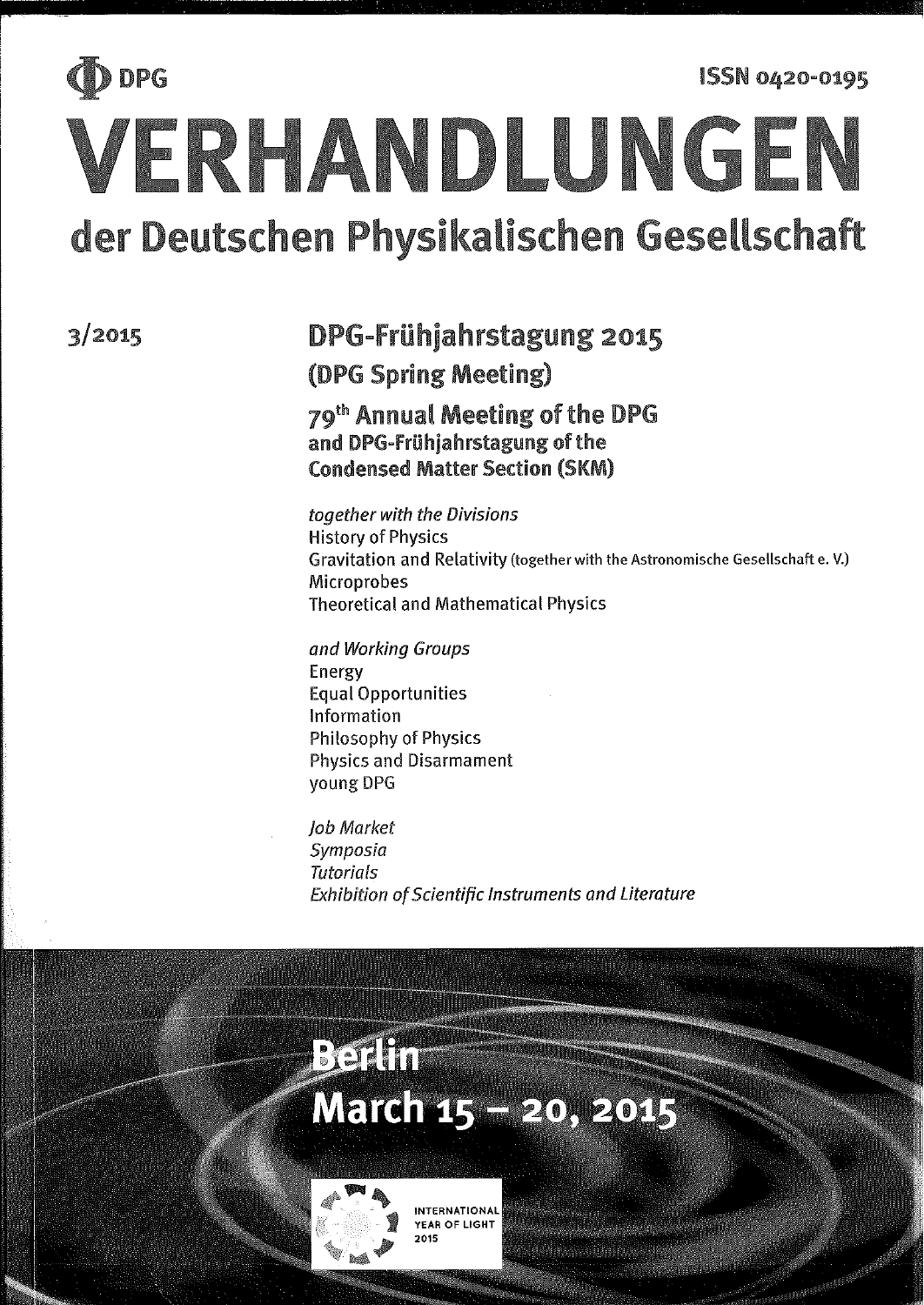#### esday Semiconductor Physics Division (HL)

HL 44.12 Wed 12:30 EW 203 strain in colloidal CdSe/CdS core/shell nanocrystals - . NARINE <sub>GHAZARIAN</sub>!, Amelie Biermann<sup>1</sup>, Tangi Aubert<sup>2</sup>, Marco Cirillo<sup>2</sup>, An-<br><sub>1881</sub> Schliwa<sup>1</sup>, Zeger Hens<sup>2</sup>, Janina Maultzsch<sup>1</sup>, Axel Hoffmann<sup>1</sup>, and CHRISTIAN THOMSEN<sup>1</sup> — <sup>1</sup>Institut für Festkörperphysik, Technische Universität Berlin, Germany — <sup>2</sup>Physics and Chemistry of Nanostructures, Ghent <sub>Uni</sub>versity, Belgium

Sunday Marian In situ Raman monitoring of silica shell forn. quantum dots - PHILIPP BAUMEISTER<sup>1</sup>, AUBERT<sup>2</sup>, ZEGER HENS<sup>2</sup>, JANINA MAULTZSCH<sup>1</sup>, a <sup>1</sup>Institut für Festkörperphysik, Technische Universi. <sup>2</sup>Physics and Chemistry of Nanostructures, Ghent Unive.

### HL 45: Organic electronics and photovoltaics: OPV II (CPP with HL/TT)

#### Time: Wednesday 9:30-13:00

 $W_20\eta$ 

: W 20)

rlattice MANN  $\mathop{\rm DT}\nolimits^2, \mathop{\rm and}\nolimits$ 

**Dresden** 

EW 202

ren, Ar ir Physl

**EW 20** 

FWW

dotswil

 $1$ , Tone Institut **is** Cing Alule

BW A

**ELLMAN** 

d Michael

hysics, <sup>See</sup><br><sup>2</sup>Otto-108

1tz 2, 3910

**FW** 

LARC SASS

MICHAEL Frenzfland

 $0 - \widehat{D}$ 

Wavelent

N KLIP ik und fr

tuttgark.

 $5 - 10$ 

**D**<br>ots out<br>A hadden<br>rely diverse

see CPP 36 for details of this session.

HL 46: Graphene: Dynamics (O with HL/TT)

#### Ime: Wednesday 10:30-13:00

 $\left[10,0\right]$   $\left[0,0.048\right]$  for details of this session.

# HL 47: Frontiers of electronic structure theory: Organics and materials

Time: Wednesday 10:30-13:30

te 047 for details of this session.

## HL 48: Focus Session (with O): Nanophotonic concepts and materials for energy harvesting -Plasmonics, transformation optics, upconversion, and beyond I

Nanostructured and novel photonic materials can control the spectral composition of light, its propagation characteristics, and its interaction with matter. The use of these abilities is particularly rewarding in the context of energy harvesting in semi-conductor materials. This focused session appreciates and presents the most recent advancement in this field of research, where progress has been made from a conceptual but also from a materials perspective.

Organization: Carsten Rockstuhl (KIT, Karlsruhe), Jan Christoph Goldschmidt (FhG ISE, Freiburg), Ralf Wehrspohn (MLU Halle), Uli Lemmer (KIT, Karlsruhe)

Time: Wednesday 11:00-13:00

#### **Indeed Talk**

HL 48.1 Wed 11:00 EW 201 lessformation Optics: From Fundamentals to Applications for Energy Harkilne MARTIN WEGENER and MARTIN SCHUMANN - Institute of Apdel Physics and Institute of Nanotechnology, Karlsruhe Institute of Technol-**18.76128 Karlsruhe, Germany** 

lastomation optics can be seen as a versatile tool for designing devices in the and other areas of physics. In this talk, we start by giving a broad introalon into this concept. A striking paradigm is invisibility cloaking. We briefly the experimental demonstrations in optics, thermodynamics, and mechan-Mexi, we discuss a possible application: In order to extract the electrical The from solar cells, metal contacts at the sun-facing surface are required. determined tests, include contacts at the own allows a comparison overall the per area by a few percent. We present a solution to this problem by standard that cloak that are designed by transformation optics and that cloak somacts. An experimental proof-of-principle demonstration based on three-

#### *<u>Died</u> Talk*

HL 48.2 Wed 11:30 EW 201

the fuctures and materials for intermediate band solar cells — • ANTONIO m a compositor de la composición de la composición de la composición de la composición de la composición de la<br>Composición de la composición de la composición de la composición de la composición de la composición de la co <sup>fuica</sup> de Madrid

dedicate band.<br>We have band solar cells (IBSCs) seek for materials that can harvest phothe energy lower than the semiconductor bandgap without degrading the between than the semiconductor barrager with the use of the dots of the cell. One of these material opposition comes thanks to the<br>three dots (QDs). Under this approach, photons are harvested thanks to the of the states of the electrons confined in the quantum dots. In this contribuof the electrons confined in the quantum web. The contractions, the settlem the theory that sustains the use of QDs for IBSC applications, the a constrains of theory that sustains the use of you have  $\frac{1}{2}$  and challenges as when walls of these kind of solar cells, its immuturity may see the fight proof recent experimental results refer to of the streegal experimental results. Incse experiments are applied to the set of two below bandgap energy photons to the set of the use of two below bandgap energy photons to are an electron-hole pair and the preservation of the output voltage of the HL 48.3 Wed 12:00 EW 201

Emission quenching of magnetic dipole transitions near an absorbing optical nanoantenna - + DMITRY CHIGRIN, DEEPU KUMAR, and GERO VON PLESSEN -RWTH Aachen University, 52074 Aachen, Germany

HL 48.4 Wed 12:15 EW 201

Light trapping with combined photonic elements - +AIMI ABASS<sup>1</sup> and BJORN  $MARS^{2,3}$  - <sup>1</sup>Institute of Nanotechnology, Karlsruhe Institute of Technology, 76021 Karlsruhe, Germany - <sup>2</sup>Photonics Research Group (INTEC), Ghent University-imec, Sint-Pietersnieuwstraat 41, B-9000 Ghent, Belgium  $^3$ Microand Nanophotonic Materials Group, Faculty of Science, University of Mons. 20 place du Parc, B-7000 Mons, Belgium

HL 48.5 Wed 12:30 EW 201 Tailoring Disorder of Nanophotonic Light-Trapping Concepts for Thin-Film Silicon Solar Cells - «ULRICH W. PAETZOLD<sup>1</sup>, KARSTEN BITTKAU<sup>1</sup>, Y. J. DONIE<sup>2</sup>, GUILLAUME GOUMARD<sup>2</sup>, RADWANUL H. SIDDIQUE<sup>2</sup>, MICHAEL SMEETS<sup>1</sup>, HENDRIK HÖLSCHER<sup>2</sup>, REINHARD CARIUS<sup>1</sup>, UWE RAU<sup>1</sup>, and ULI<br>LEMMER<sup>2</sup> — <sup>1</sup>LEK5 \* Photovoltaik, Forschungszentrum Jülich GmbH, 52425<br>Jülich, Germany — <sup>2</sup>Light Technology Institute and Institute for Microstruc Technology, Karlsruhe Institute of Technology, Engesserstr. 13, 76131 Karlsruhe, Germany

HL 48.6 Wed 12:45 EW 201 Opaline Photonic Crystals as Back Side Reflector for Thin-Film Silicon Solar Cells — • DANIELA SCHNEEVOIGT<sup>1</sup>, FREDERIK BUB<sup>1</sup>, ALEXANDER N. SPRAFKE<sup>1</sup>, RALF B. WEHRSPOHN<sup>1,2</sup>, ANDRÉ HOFFMANN<sup>3</sup>, KARSTEN BITTKAU<sup>3</sup>, REINHARD CARIUS<sup>3</sup>, SAMUEL WIESENDANGER<sup>4</sup>, and CARSTEN ROCKSTUHL  $^{\rm l}$ Martin-Luther-Universität Halle-Wittenberg, Germany —  $^{\rm 2}$ Fraunhofer IWM, Halle, Germany — <sup>3</sup>Forschungszentrum Jülich GmbH, Germany — <sup>4</sup>Friedrich-Schiller-Universität Jena, Germany — <sup>5</sup>Karlsruher Institut für Technologie, Germany

Location: C 130

Wednesdav

 $~4$ 30 ER 164

N quan-

夕.

Location: MA 041

Location: MA 004

Location: EW 201